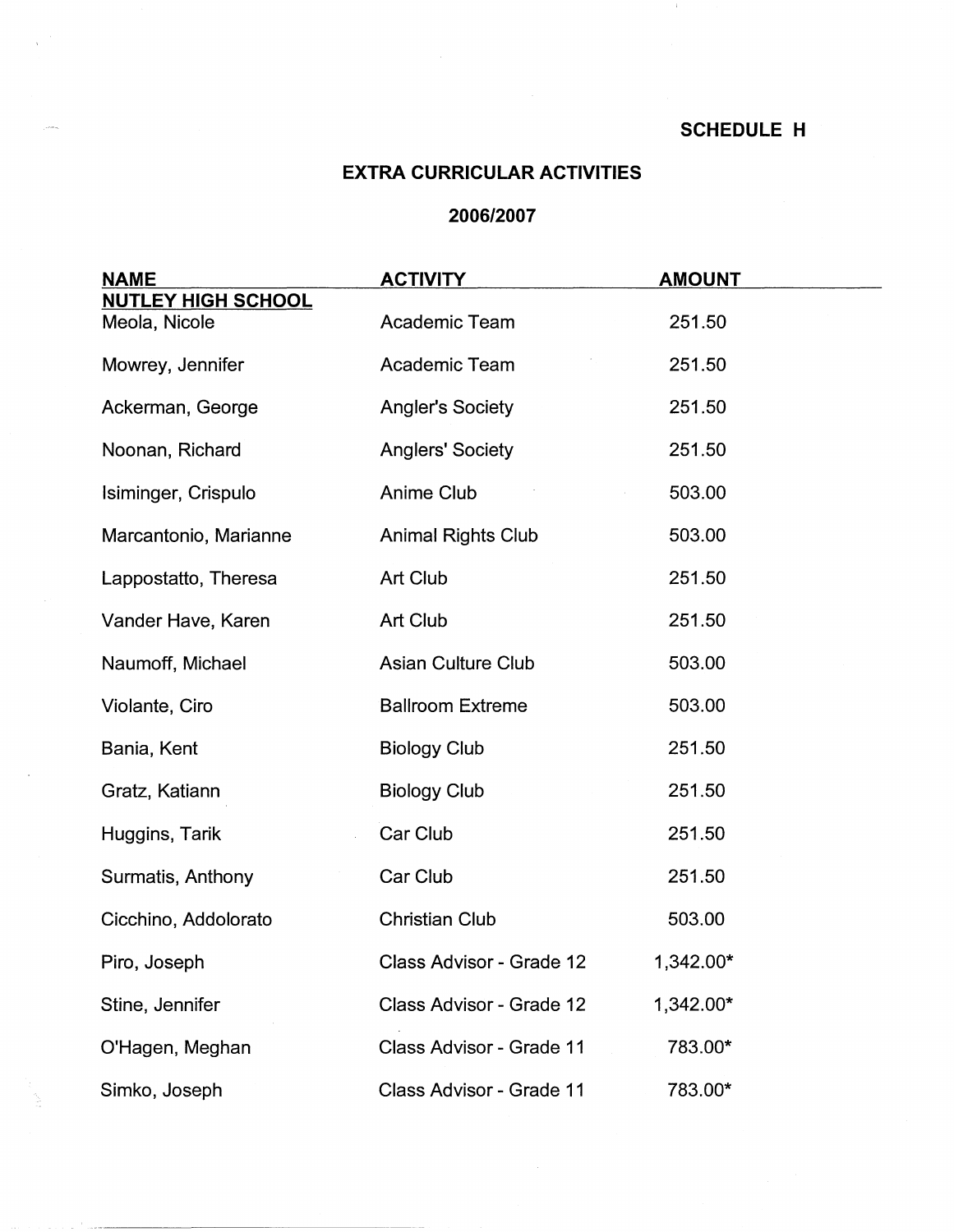| <b>Extra-Curricula Payments</b><br><b>NAME</b> | <b>ACTIVITY</b>              | <b>AMOUNT</b> |  |
|------------------------------------------------|------------------------------|---------------|--|
| <b>NUTLEY HIGH SCHOOL(CONT'D)</b>              |                              |               |  |
| Ferrara, Lori                                  | Class Advisor - Grade 10     | 783.00*       |  |
| Huggins, Tarik                                 | Class Advisor - Grade 10     | 783.00*       |  |
| Gulardo, John                                  | Class Advisor - Grade 9      | 783.00*       |  |
| Miller, Rebecca                                | Class Advisor - Grade 9      | 783.00*       |  |
| Tagliareni, Joseph                             | C.L.A.W.                     | 503.00        |  |
| Gulardo, John                                  | <b>Culinary Arts Club</b>    | 251.50        |  |
| Huggins, Tarik                                 | <b>Culinary Arts Club</b>    | 251.50        |  |
| Williams, Denis                                | Debate Club                  | 503.00        |  |
| Rossillo, Cheryl                               | Drama Club                   | 503.00        |  |
| Williams, Denis                                | Film/Video Club              | 503.00        |  |
| Camarda, Patricia                              | <b>French Club</b>           | 503.00        |  |
| Camarda, Patricia                              | French National Honor Soc.   | 503.00        |  |
| Gratz, Kariann                                 | <b>Gay/Straight Alliance</b> | 503.00        |  |
| Miller, Rebecca                                | <b>History Club</b>          | 503.00        |  |
| Romaglia, Sharon                               | <b>Human Relations Club</b>  | 503.00        |  |
| Bergen, Abigail                                | <b>Interact Club</b>         | 503.00        |  |
| Cicchino, Addolorato                           | <b>Italian Club</b>          | 503.00        |  |
| Cicchino, Addolorato                           | Italian National Honor Soc.  | 503.00        |  |
| Maiello, John                                  | <b>Jazz Band</b>             | 503.00        |  |
| Maiello, John                                  | <b>Jazz Ensemble</b>         | 503.00        |  |
| Hecht, Jenifer                                 | Key Club                     | 391.50*       |  |

-2-

 $\sim 2$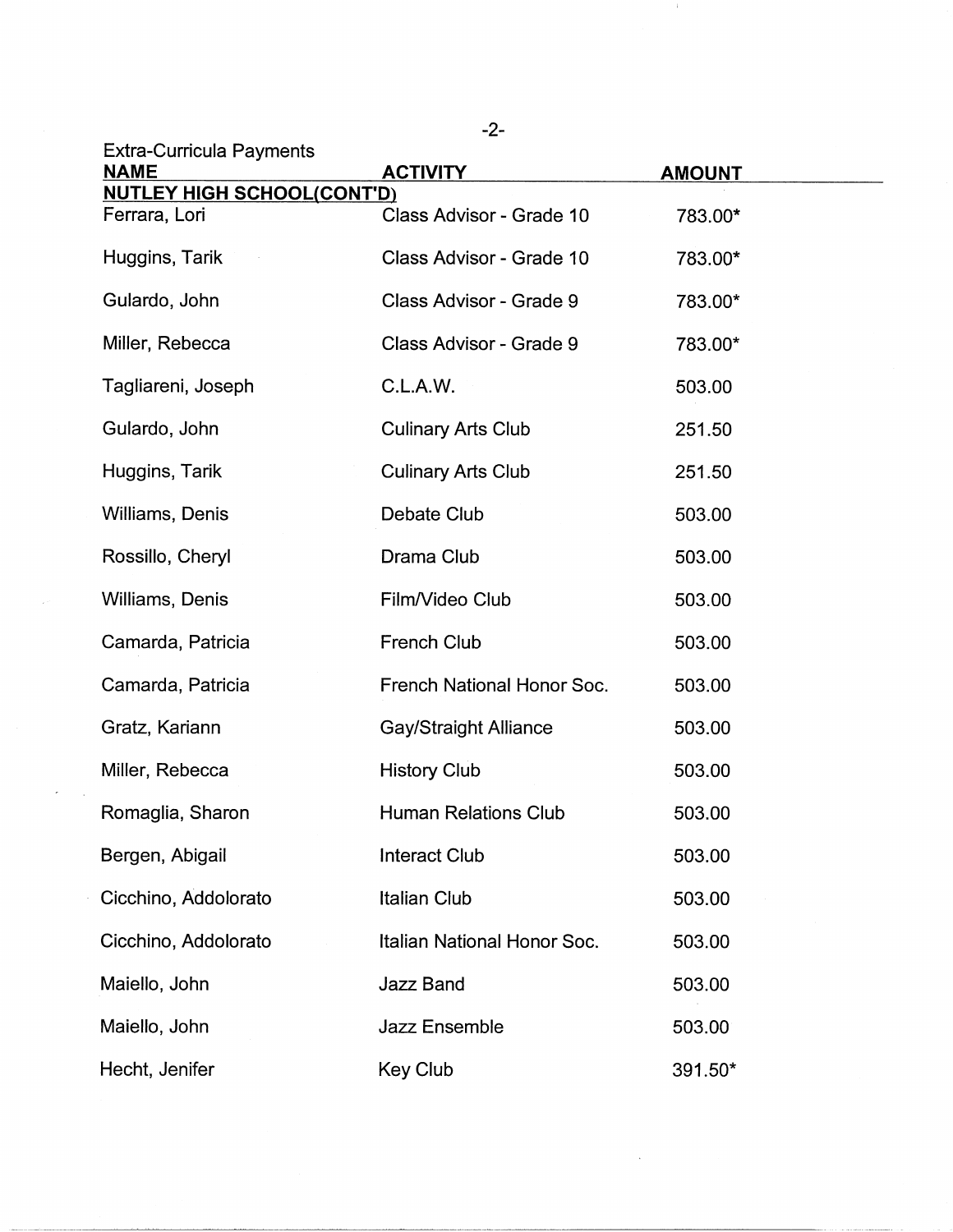| <b>Extra-Curricula Payments</b><br><b>NAME</b> | <b>ACTIVITY</b>                            | <b>AMOUNT</b> |
|------------------------------------------------|--------------------------------------------|---------------|
| <b>NUTLEY HIGH SCHOOL(CONT'D)</b>              |                                            |               |
| Trainor, Patricia                              | <b>Key Club</b>                            | 391.50*       |
| Stepansky, Deane                               | Latin Honor Society.                       | 503.00        |
| Bonadonna, Ronald                              | Maron & Gray Newspaper                     | 1,678.00*     |
| Martin, Leann                                  | <b>Mathematics Club</b>                    | 251.50        |
| Sorensen, David                                | <b>Mathematics Club</b>                    | 251.50        |
| Kelly, James                                   | Media Club                                 | 503.00        |
| Camarda, Patricia                              | <b>National Honor Society</b>              | 783.00*       |
| Koegel, Richard                                | <b>National Honor Society</b>              | 783.00*       |
| Noonan, Richard                                | <b>Nutley Bowmen</b>                       | 503.00        |
| Hecht, Jenifer                                 | <b>NHS Literary Magazine"New</b><br>Slang" | 503.00        |
| Brown, Jeffrey                                 | <b>NHS Percussion Ensemble</b>             | 503.00        |
| Bergen, Abigail                                | <b>Outreach Club</b>                       | 503.00        |
| SanGiovanni, Nicole                            | <b>Partners in Kindness</b>                | 503.00        |
| Rosati, Christopher                            | Ping Pong Club                             | 503.00        |
| Puzio, Eric                                    | <b>Recreation Club</b>                     | 503.00        |
| Bonadonna, Ronald                              | S.A.D.D.                                   | 251.50        |
| Rossillo, Cheryl                               | S.A.D.D.                                   | 251.50        |
| Farkas, William                                | School-to-Career Club                      | 503.00        |
| Kasner, Paula                                  | School-to-Career/Health Helpers            | 503.00        |
| Cundari, Michael                               | <b>School Musical Director</b>             | 1,678.00*     |

-3-

 $\sim$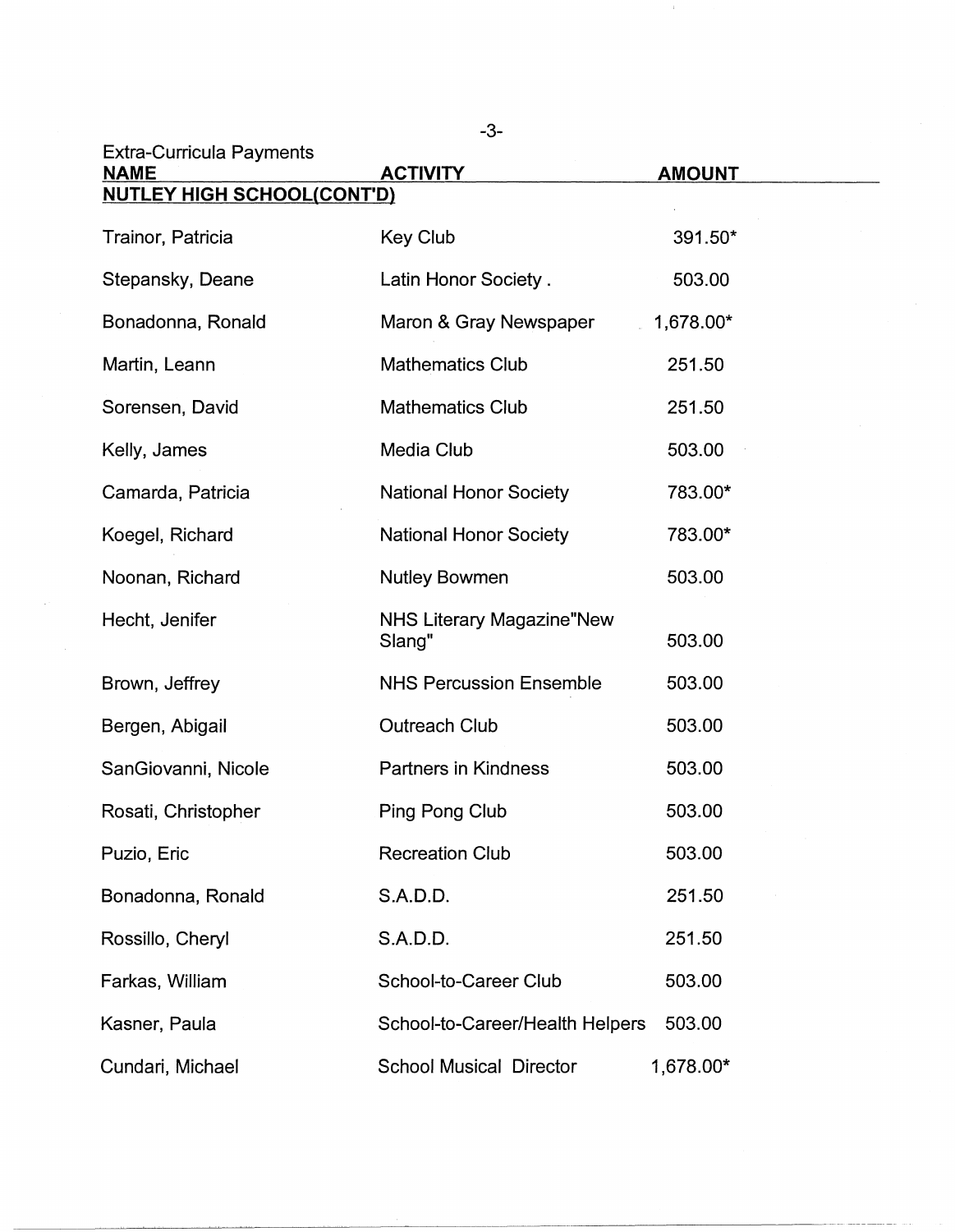| <b>Extra-Curricula Payments</b><br><b>NAME</b> | <b>ACTIVITY</b>                                    | <b>AMOUNT</b> |  |
|------------------------------------------------|----------------------------------------------------|---------------|--|
| <b>NUTLEY HIGH SCHOOL(CONT'D)</b>              |                                                    |               |  |
| Hyland, Thomasina                              | <b>School Musical Asst.Director</b>                | 1,107.00*     |  |
| SanGiovanni, Nicole                            | <b>School Musical Asst.Director</b>                | 1,107.00*     |  |
| Rhein, Monica                                  | Spanish National Honor Soc.                        | 503.00        |  |
| Cundari, Michael                               | <b>Stage Crew</b>                                  | 783.00*       |  |
| David, Nicole                                  | <b>Student Council</b>                             | 1,678.00*     |  |
| Ryan, Gerald                                   | <b>Student Council</b>                             | 1,678.00*     |  |
| Card, Aurilla                                  | <b>Winter Color Guard</b>                          | 1,000.00*     |  |
| Miller, Rebecca                                | <b>Young Democrats Club</b>                        | 503.00        |  |
| Rosati, Christopher                            | <b>Young Republicans Club</b>                      | 503.00        |  |
| Cioffi, Rose                                   | Youth for Age                                      | 503.00        |  |
| <b>FRANKLIN SCHOOL</b><br>Hill, Hillary        | Art Club- Grade 7                                  | 503.00        |  |
| Hill, Hillary                                  | Art League/Video<br><b>Production Club-Grade 8</b> | 895.00*       |  |
| Sasso, Frank                                   | <b>Chess Club</b>                                  | 503.00        |  |
| McPartland, Dennis                             | <b>Clarinet Flute &amp; Saxophone</b><br>Ensemble  | 503.00        |  |
| Bertuzzi, Joseph                               | Club Estaban                                       | 503.00        |  |
| Cundari, Michael                               | <b>Concert Choir-FMS</b>                           | 895.00*       |  |
| Griwert, Jolinda                               | <b>Forensics Club</b>                              | 503.00        |  |
| Hill, Hillary                                  | FMS 4-H Hopefuls Club                              | 503.00        |  |
| Mc Partland, Dennis                            | F.M.S. Jazz Band                                   | 503.00        |  |

 $\sim 4$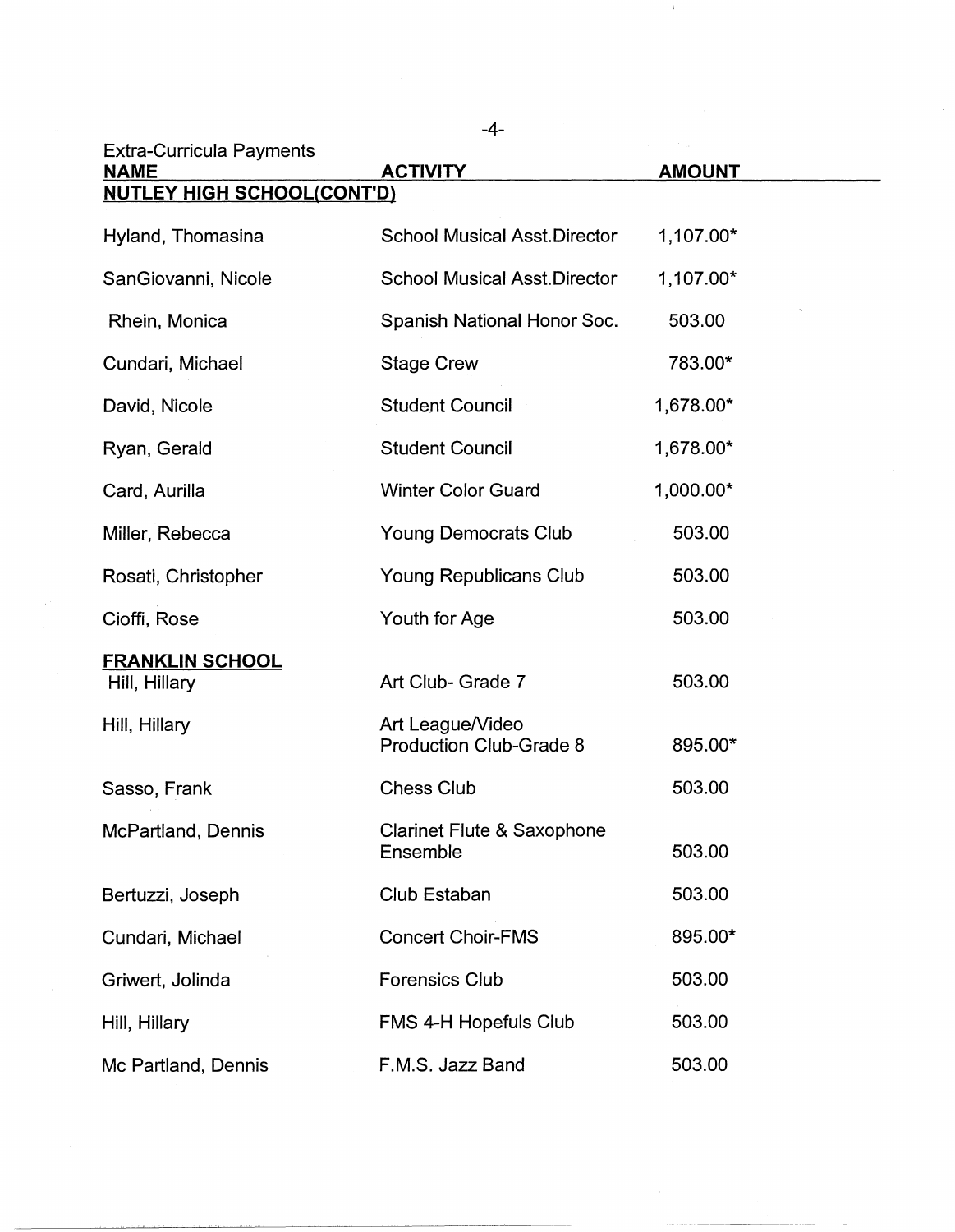| <b>Extra-Curricula Payments</b><br><b>NAME</b> | $-5-$<br><b>ACTIVITY</b>                                           | <b>AMOUNT</b> |
|------------------------------------------------|--------------------------------------------------------------------|---------------|
| <b>FRANKLIN SCHOOL(CONT'D)</b>                 |                                                                    |               |
| Kocum, Paul                                    | FMS-Let's Go to the Theatre                                        | 503.00        |
| Cundari, Michael                               | F.M.S. Madrigal Singers                                            | 503.00        |
| Foglio, Nancy                                  | F.M.S. Math Club                                                   | 251.50        |
| Turro, Bethany                                 | F.M.S. Math Club(1/2 year)                                         | 125.75        |
| Zoltowski, Veronica                            | F.M.S. Photography Club                                            | 503.00        |
| Cappello, Joseph                               | F.M.S. Ski Club & Snowboarding<br>Club                             | 503.00        |
| Cundari, Michael                               | F.M.S. Stage Crew                                                  | 503.00        |
| Cappello, Joseph                               | F.M.S. S.T.A.N.D. Club -<br><b>Students Taking a New Direction</b> | 503.00        |
| DeBonis, Cynthia                               | F.M.S. Student Council                                             | 895.00*       |
| Manganiello, Louis                             | F.M.S. Student Council                                             | 895.00*       |
| Kocum, Paul                                    | F.M.S. Yearbook - Grade 8                                          | 895.00*       |
| Sloan, Patricia                                | F.M.S. Yearbook - Grade 8                                          | 895.00*       |
| DiCristo, Daniel                               | <b>Game Exploration Club</b>                                       | 503.00        |
| Grant, Thomas                                  | Golf Club                                                          | 503.00        |
| Manganiello, Louis                             | <b>History Club</b>                                                | 251.50        |
| Saitta, Donna                                  | <b>History Club</b>                                                | 251.50        |
| Schiavone, MaryLou                             | <b>Italian Club</b>                                                | 503.00        |
| DiCristo, Daniel                               | Latin Club                                                         | 503.00        |
| Bertuzzi, Joseph                               | Meteorology & Sports Info Club                                     | 503.00        |
| McPartland, Dennis                             | <b>Percussion Ensemble</b>                                         | 503.00        |

 $\perp$ 

 $\sim$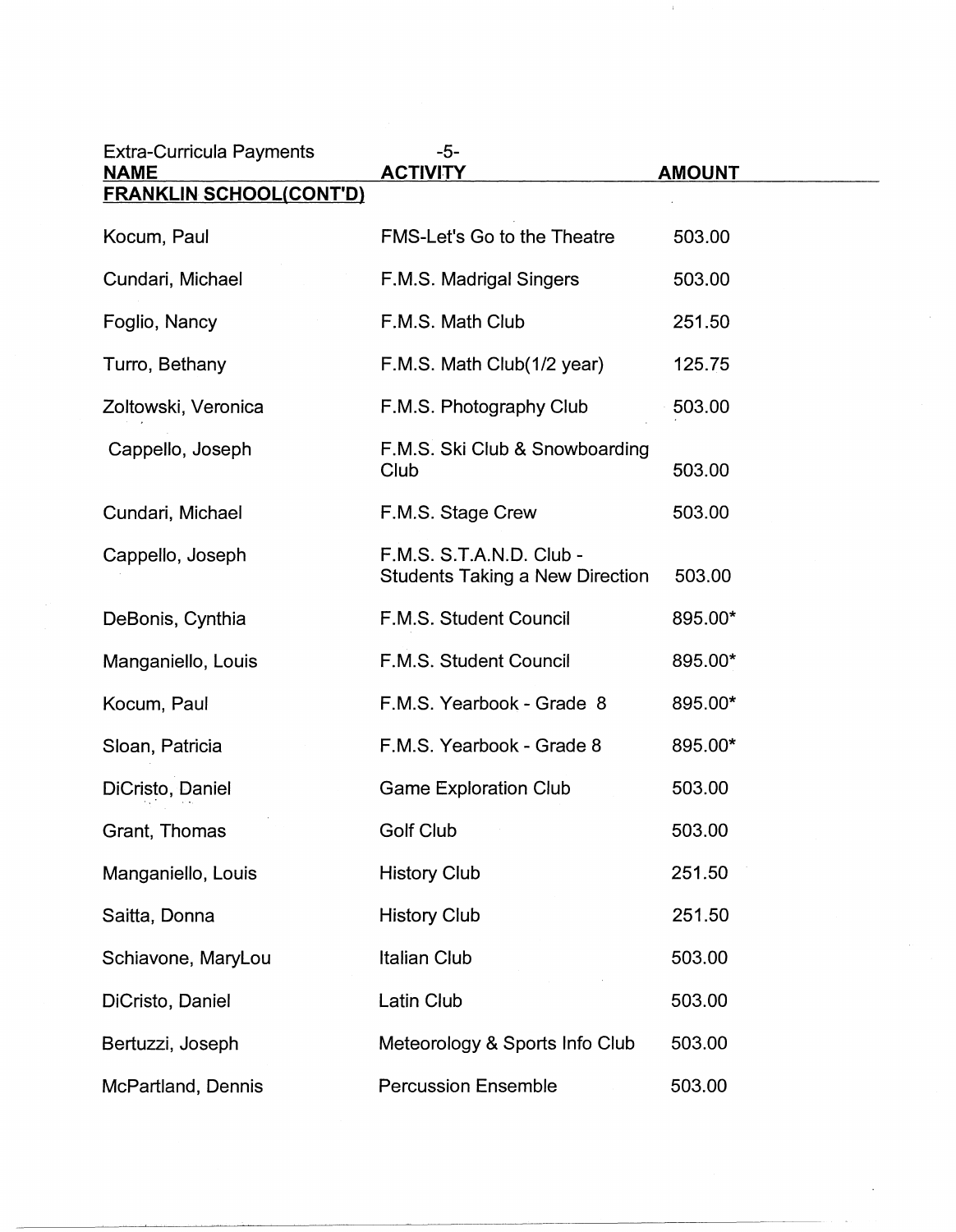| <b>Extra-Curricula Payments</b><br><b>NAME</b> | $-6-$<br><b>ACTIVITY</b>              | <b>AMOUNT</b> |
|------------------------------------------------|---------------------------------------|---------------|
| <b>FRANKLIN SCHOOL(CONT'D)</b>                 |                                       |               |
| Simone, Nicole                                 | Scrapbook It!                         | 251.50        |
| Thomas, Janine                                 | Scrapbook It!                         | 251.50        |
| Zullo, Luann                                   | Softball Club                         | 503.00        |
| Muniz-Bermo, Maria                             | <b>Spanish Club</b>                   | 503.00        |
| Echeverria, Melissa                            | <b>The Student Link</b>               | 503.00        |
| Griwert, Jolinda                               | Trivia Club                           | 251.50        |
| Stendardi, Christina                           | <b>Trivia Club</b>                    | 251.50        |
| McPartland, Dennis                             | <b>Wind Ensemble</b>                  | 503.00        |
| DiCristo, Shanna                               | Yoga Club                             | 251.50        |
| Gumeny, Kristen                                | Yoga Club                             | 251.50        |
| <b>LINCOLN SCHOOL</b>                          |                                       |               |
| Contreras, Dolores                             | <b>Academically Speaking (Trivia)</b> | 503.00        |
| Bender, Carol                                  | <b>Advanced Recorder Ensemble</b>     | 503.00        |
| Martin, Valerie                                | <b>Animal Club</b>                    | 251.50        |
| Meyers, Florence                               | <b>Animal Club</b>                    | 251.50        |
| Pagana, Mary                                   | Art Club                              | 503.00        |
| Pagana, Mary                                   | <b>Creative Talents Club</b>          | 503.00        |
| Peters, Janine                                 | <b>Future Newscasters Club</b>        | 503.00        |
| Bender, Carol                                  | Lincolnaires                          | 503.00        |
| Algieri, Kimberly                              | Old World Crafts                      | 503.00        |
| Griffin, Patricia                              | Service Club-Feed the Hungry          | 503.00        |
| Ferriol, Kenneth                               | <b>Sixth Grade Patrols</b>            | 503.00*       |

 $\sim 4-$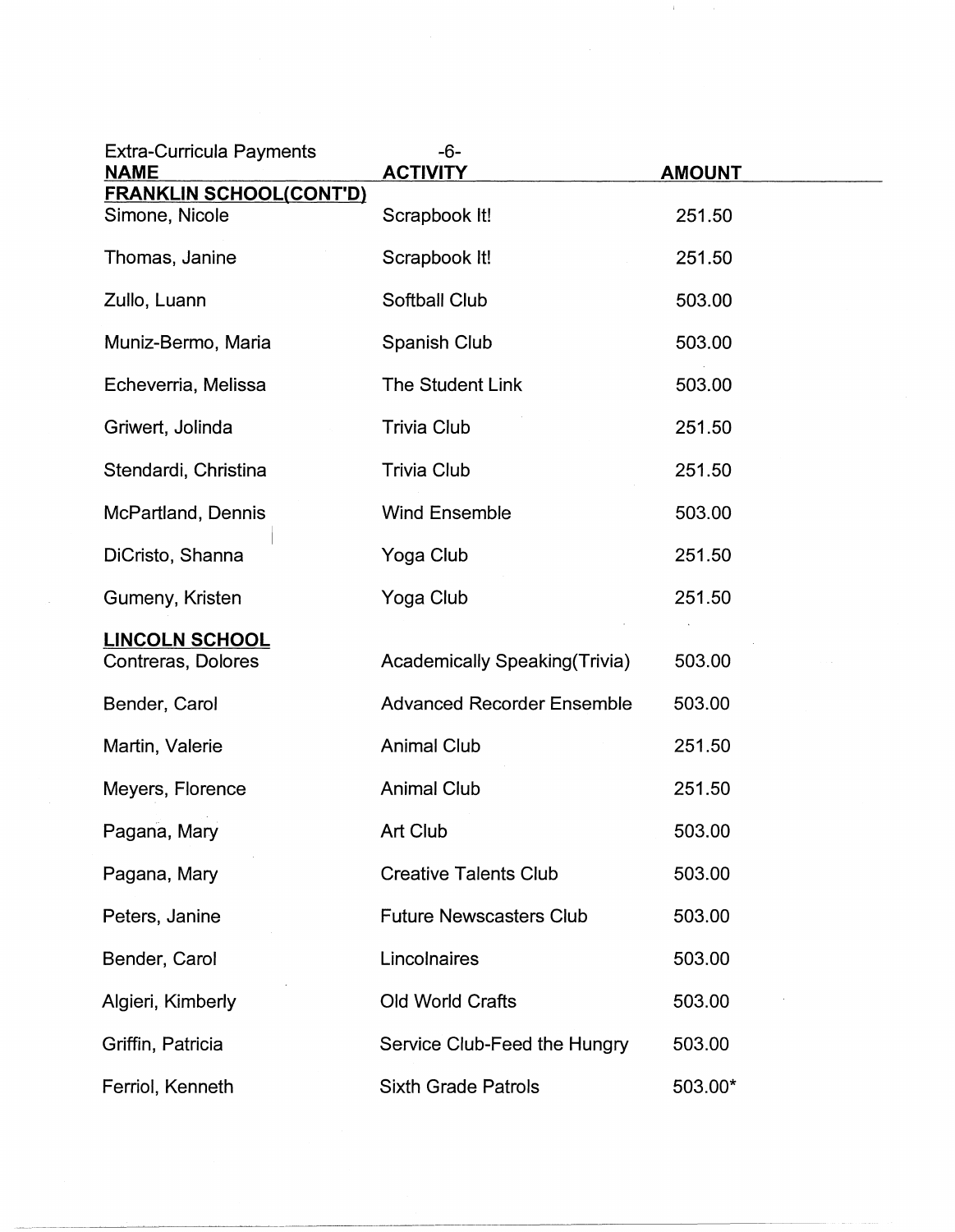| <b>Extra-Curricula Payments</b><br><b>NAME</b><br><b>LINCOLN SCHOOL (CONT'D)</b> | $-7-$<br><b>ACTIVITY</b>               | <b>AMOUNT</b> |  |
|----------------------------------------------------------------------------------|----------------------------------------|---------------|--|
| Nolasco, Jessica                                                                 | <b>Student Council-Grade 5</b>         | 503.00        |  |
| Batson, Linda                                                                    | Student Council-Grade 6                | 503.00        |  |
| Chasmar, Karen                                                                   | <b>Wednesday Walkers</b>               | 251.50        |  |
| Wolf, Ellen                                                                      | <b>Wednesday Walkers</b>               | 251.50        |  |
| <b>RADCLIFFE SCHOOL</b><br>Kahn, Gail                                            | <b>Animal Kindness Club</b>            | 503.00        |  |
| Strumolo, Maria                                                                  | <b>Battle of the Books</b>             | 503.00        |  |
| Balitsos, Mary                                                                   | <b>Brainteasers</b>                    | 503.00        |  |
| Gennace, Alisa                                                                   | <b>Bully Blockers (Peer Mediators)</b> | 251.50        |  |
| Jousset, Courtney                                                                | <b>Bully Blockers (Peer Mediators)</b> | 251.50        |  |
| Balitsos, Mary                                                                   | <b>Chess Club</b>                      | 503.00        |  |
| Sanders, Marie                                                                   | Chorale                                | 503.00        |  |
| Cullari, Carla                                                                   | <b>Human Relations Club</b>            | 251.50        |  |
| Moscaritola, Holly                                                               | <b>Human Relations Club</b>            | 251.50        |  |
| Cullari, Carla                                                                   | Inside & Out Window Club               | 251.50        |  |
| Moscaritola, Holly                                                               | Inside & Out Window Club               | 251.50        |  |
| Szura, Nancy                                                                     | Law Fair Club                          | 503.00        |  |
| Kahn, Gail                                                                       | Peer Tutoring                          | 251.50        |  |
| Szura, Nancy                                                                     | Peer Tutoring                          | 251.50        |  |
| Szura, Nancy                                                                     | Safety/Classroom Patrols               | 503.00*       |  |
| Napoli, Ellen                                                                    | <b>School Spirit Club</b>              | 503.00        |  |

 $\mathcal{L}_{\mathrm{eff}}$ 

 $\sim 10^6$ 

 $\sim 4$  .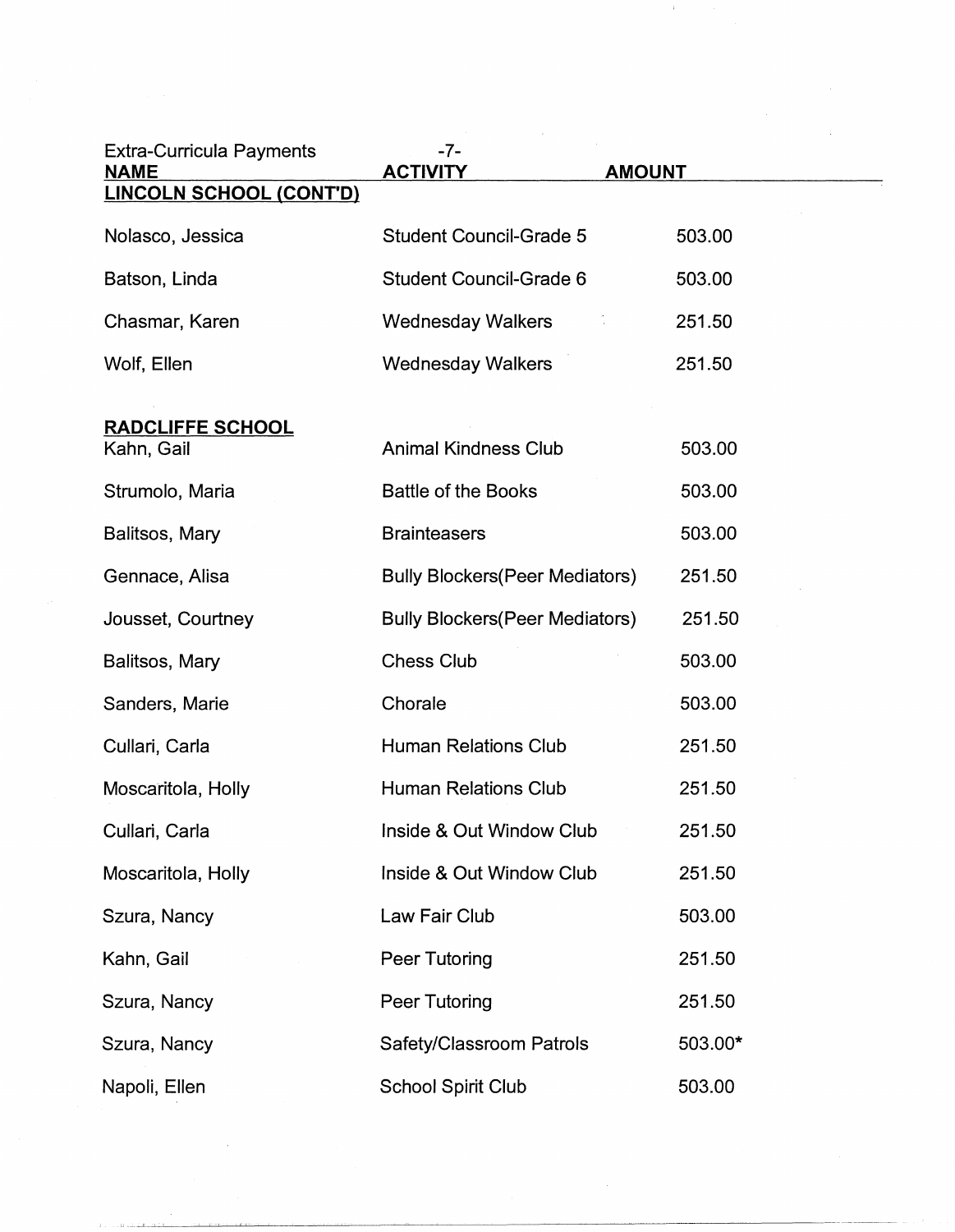| $-8-$<br><b>ACTIVITY</b>             | <b>AMOUNT</b>                                                                             |
|--------------------------------------|-------------------------------------------------------------------------------------------|
| <b>RADCLIFFE SCHOOL (CONT'D)</b>     | 503.00                                                                                    |
|                                      |                                                                                           |
|                                      | 503.00                                                                                    |
| <b>Bowling Club</b>                  | 503.00                                                                                    |
| Chorale                              | 503.00                                                                                    |
| Co-operative Game Club               | 503.00                                                                                    |
| Do Something!                        | 503.00                                                                                    |
| Drama Club                           | 503.00                                                                                    |
| <b>Garden Club</b>                   | 503.00                                                                                    |
| <b>Italian Club</b>                  | 503.00                                                                                    |
| Jeopardy Club                        | 503.00                                                                                    |
| Journalism Club                      | 503.00                                                                                    |
| Library Club                         | 503.00                                                                                    |
| <b>Military Mail Club</b>            | 503.00                                                                                    |
| <b>Outside Environmental Studies</b> | 503.00                                                                                    |
| Peer Mediation                       | 251.50                                                                                    |
| <b>Peer Mediation</b>                | 251.50                                                                                    |
| <b>Safety Patrols</b>                | 503.00*                                                                                   |
| <b>Student Council</b>               | 503.00                                                                                    |
|                                      | 503.00                                                                                    |
|                                      | 503.00                                                                                    |
|                                      | <b>Student Council</b><br><b>Wildlife Club</b><br><b>Animal Savers Club</b><br>Dance Club |

 $\sim 4$  .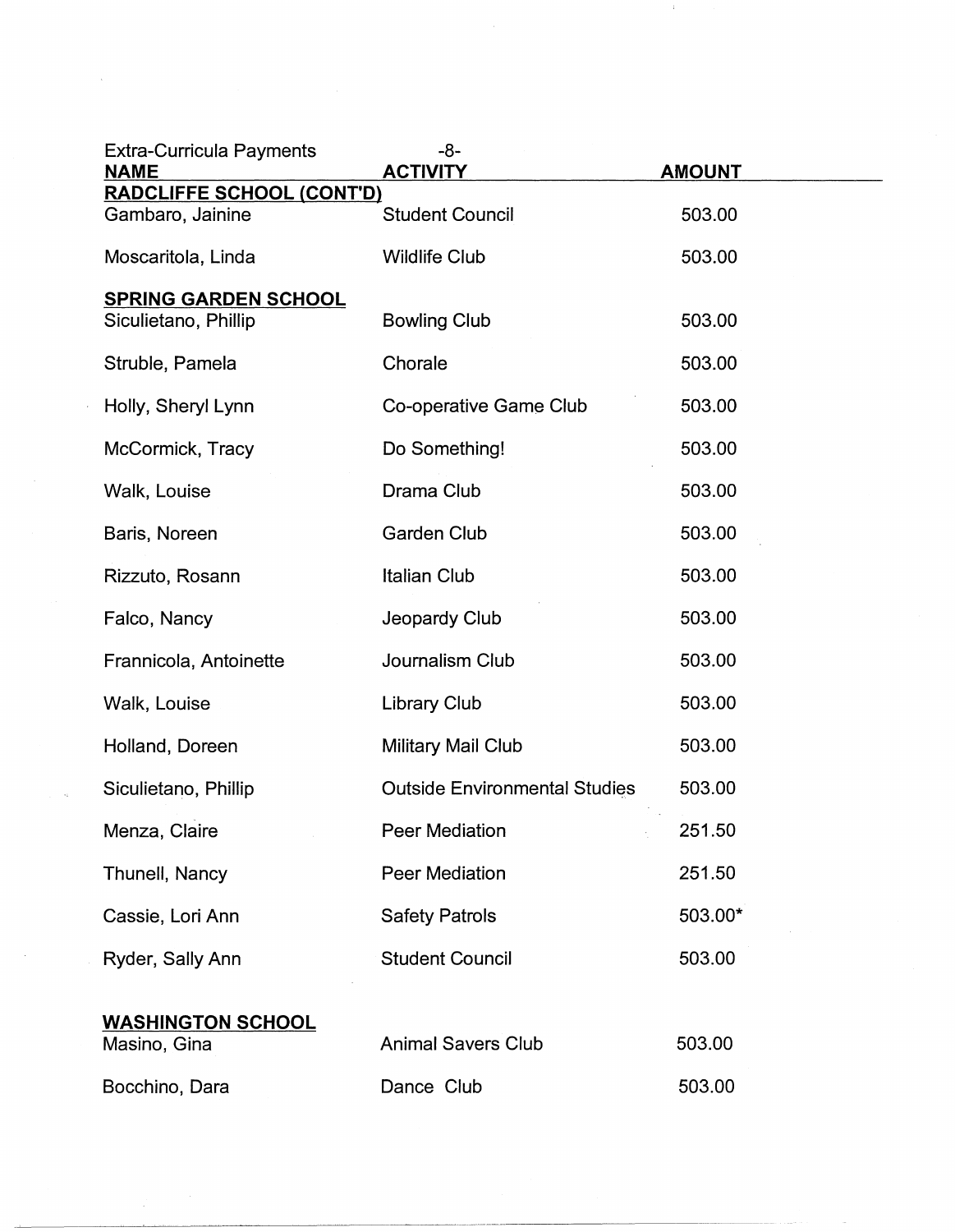| <b>Extra-Curricula Payments</b><br><b>WASHINGTON SCHOOL(CONT'D)</b> | -9-                               |         |
|---------------------------------------------------------------------|-----------------------------------|---------|
| Andreula, Jeannette                                                 | "Fiesta Fever" Spanish Club       | 503.00  |
| Smyth, Kevin                                                        | <b>Fitness Club</b>               | 503.00  |
| Bimbi, Kathleen                                                     | 5 <sup>th</sup> Grade Chimettes   | 503.00  |
| Roberts, Moira                                                      | <b>Garden Club</b>                | 503.00  |
| Roberts, Moira                                                      | <b>Knitting Club</b>              | 503.00  |
| Nardiello, Arlene                                                   | <b>Math Wizards</b>               | 503.00  |
| Mosior, Lynn                                                        | Pictionary                        | 503.00  |
| Isabella, Patricia                                                  | <b>Safety Patrols</b>             | 251.50* |
| Smyth, Kevin                                                        | <b>Safety Patrols</b>             | 251.50* |
| Hollywood, Kelly                                                    | <b>Student Council</b>            | 503.00  |
| Laudadio, Anne                                                      | <b>Washington Art Club</b>        | 503.00  |
| Rossi, Lisa                                                         | Writer's Workshop                 | 503.00  |
| <b>YANTACAW SCHOOL</b><br>Goldberg, Dawn                            | Art Club                          | 503.00  |
| Carollo, Annemarie                                                  | Bell Choir -6 <sup>th</sup> Grade | 503.00  |
| Daly, Rachel                                                        | <b>Brainteaser Club</b>           | 167.67  |
| Hungler, Johanna                                                    | <b>Brainteaser Club</b>           | 167.67  |
| Luzzi, David                                                        | <b>Brainteaser Club</b>           | 167.67  |
| McKenzie, Marcy                                                     | <b>Broadcast Club</b>             | 503.00  |
| Olivo, Rebecca                                                      | <b>Cup Stackers</b>               | 503.00  |
| Carollo, Annemarie                                                  | $5th$ & $6th$ Grade Chorus        | 503.00  |
| Tusche, Marisa                                                      | Friendship Club                   | 503.00  |
| Reilly, Gail                                                        | Literary Club                     | 503.00  |

 $\frac{1}{\sqrt{2\pi}}\int_{0}^{\sqrt{2\pi}}\frac{1}{\sqrt{2\pi}}\left(\frac{1}{2}\right)^{2\pi}d\mu$ 

 $\sim 0.01$  and  $\sim 0.01$